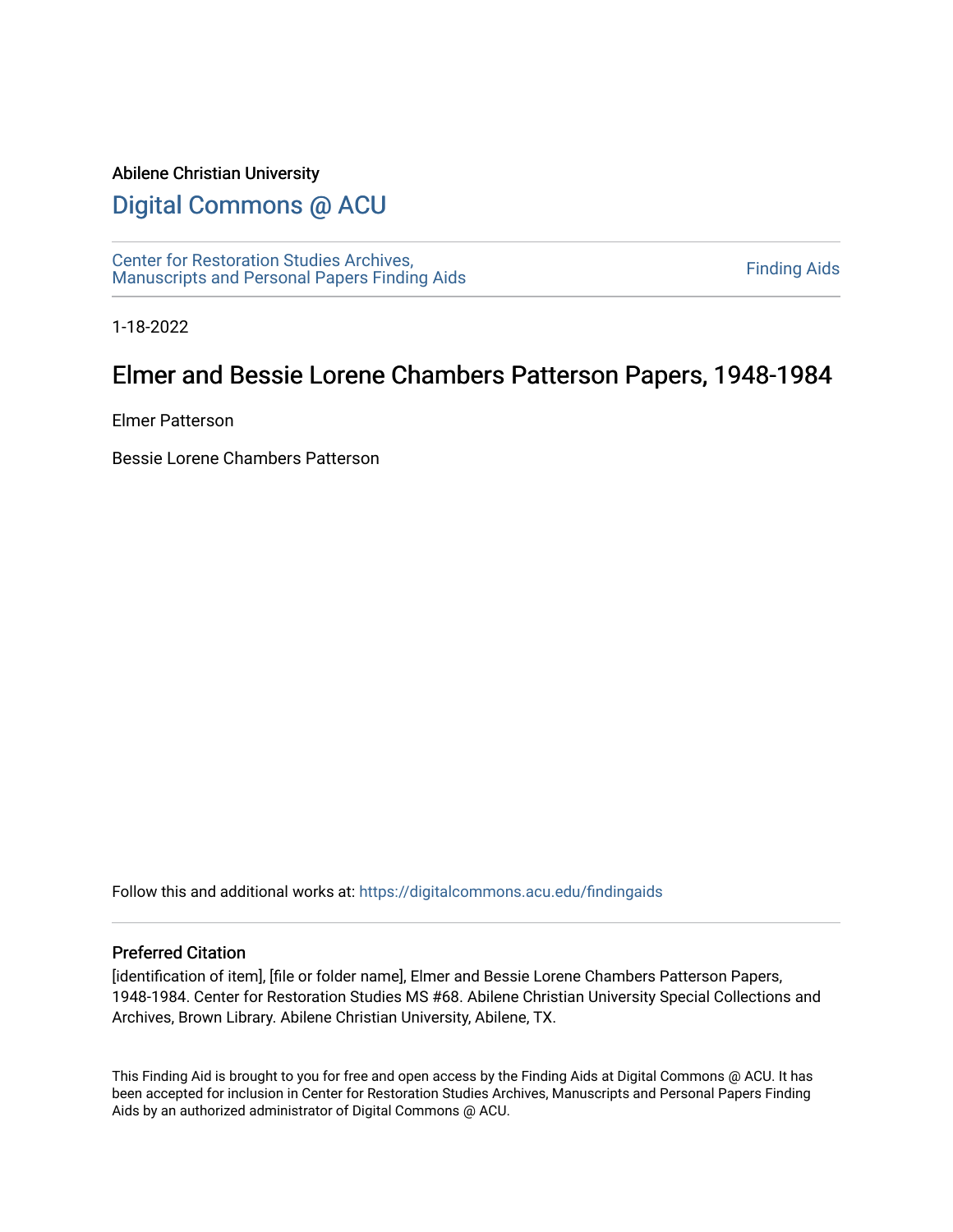# **Elmer and Bessie Lorene Chambers Patterson Papers, (1948-1984)**

Center for Restoration Studies Manuscripts #68

Abilene Christian University Special Collections and Archives Brown Library Abilene Christian University Abilene, TX 79699-9208

18 January 2022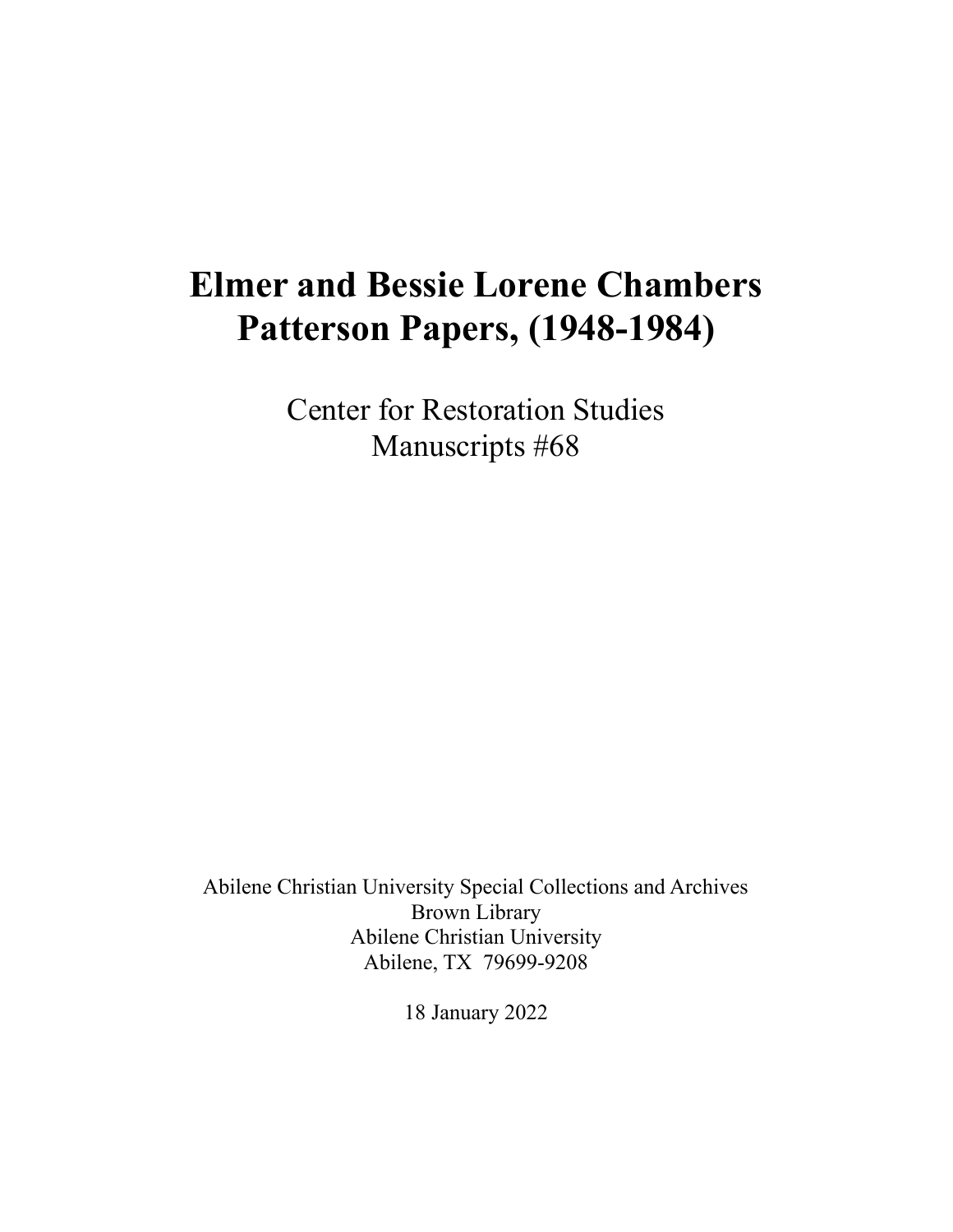## **About this collection**

**Title:** Elmer and Bessie Patterson Papers

**Creator:** Elmer Patterson, (23 March 1904-8 November 1992) and Bessie Lorene Chambers Patterson, (22 November 1910-25 December 2006)

**Identifier/Call Number:** Center for Restoration Studies Manuscripts #68

**Physical Description:** 3.5 linear feet (7 boxes)

**Dates (Inclusive):** 1948-1984

**Dates (Bulk):** 1948-1984

**Location:** Center for Restoration Studies

**Language of Materials:** English

**Scope and Content Note:** This collection contains some of the personal papers of Elmer and Bessie Patterson. Materials include extensive notes, outlines, books, and church directories.

**Biographical Note:** Elmer (23 March 1904-8 November 1992) and Bessie Lorene Chambers (22 November 1910-25 December 2006) Patterson were married June 7, 1931. During their marriage, they lived in Hereford, Texas and Tulsa, Oklahoma.

Elmer worked as a photographer for local newspapers and served as an elder in the churches they attended. He also directed, for a time, a Bible Correspondence Course supported by the Hereford Church of Christ.

Bessie received her B.A. and M.A. from West Texas State College. She worked as a news reporter for Hereford's local radio station, a freelance writer, and a teacher in local schools.

**Administrative Information Immediate Source of Acquisition:** Sherry Patterson Coldwell **Date of Acquisition:** 2008 and 2009 **Accession Number:** R2008.46 and R2009.052 **Date of Accession:** Unknown and 25 August 2009 **Accessioned by:** Meredith and Ron Longwell **Processor and Date of Processing:** Kayla Sanderson, 21 March 2014 **Finding Aid Creator and Date:** Kayla Sanderson, 21 March 2014 **Finding Aid Update:** Amanda Dietz, Brianna Mullins, Mac Ice, and Avery Reinoehl, 18 January 2022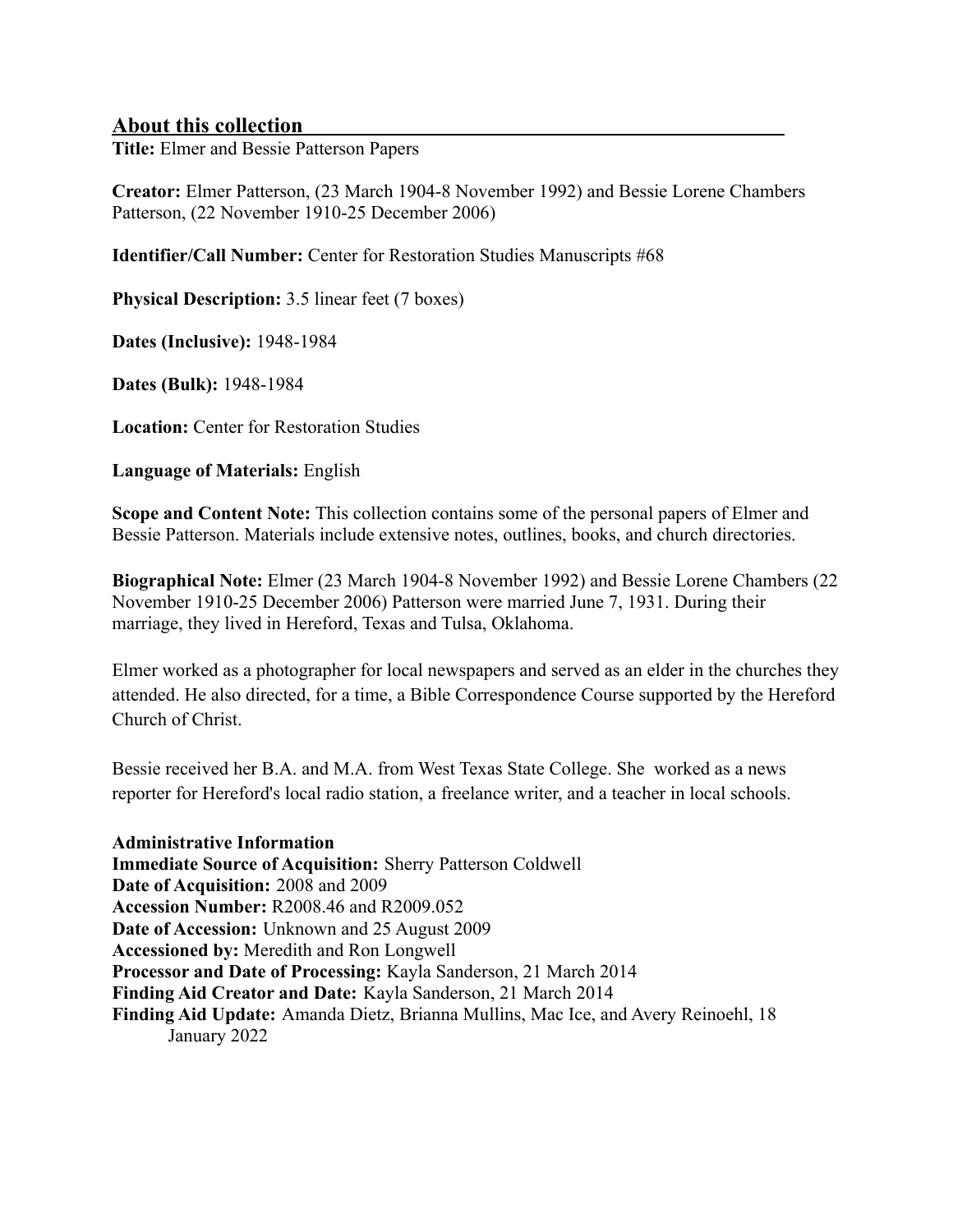## **Using this collection**

**Processing Status:** Processed

**Conditions Governing Access:** Materials are housed in the Abilene Christian University Special Collections and Archives, Brown Library, Abilene Christian University in Abilene, Texas and are non-circulating. Access is available during normal business hours; prior appointments are preferred.

**Conditions Governing Use:** Materials are housed in the Abilene Christian University Special Collections and Archives, Brown Library, Abilene Christian University in Abilene, Texas and are non-circulating. Access is available during normal business hours; prior appointments are preferred.

**Preferred citation:** [identification of item], [file or folder name], Elmer and Bessie Lorene Chambers Patterson Papers, 1948-1984. Center for Restoration Studies MS #68. Abilene Christian University Special Collections and Archives, Brown Library. Abilene Christian University, Abilene, TX.

**Copyright notice:** Unless transferred in writing to Abilene Christian University, copyright is retained by the authors of these materials, or their descendants, as stipulated by United States Copyright Law (Title 17 US Code). Researchers are responsible for using these materials in conformance with copyright law.

**Arrangement of Materials:** The collection is arranged by material type. It is unclear if this maintains the creator's original order.

#### **Separated Materials:**

#### **Subjects and Keywords**

Churches of Christ -- History --  $20<sup>th</sup>$  century Churches of Christ -- Texas Churches of Christ -- Oklahoma Manuscripts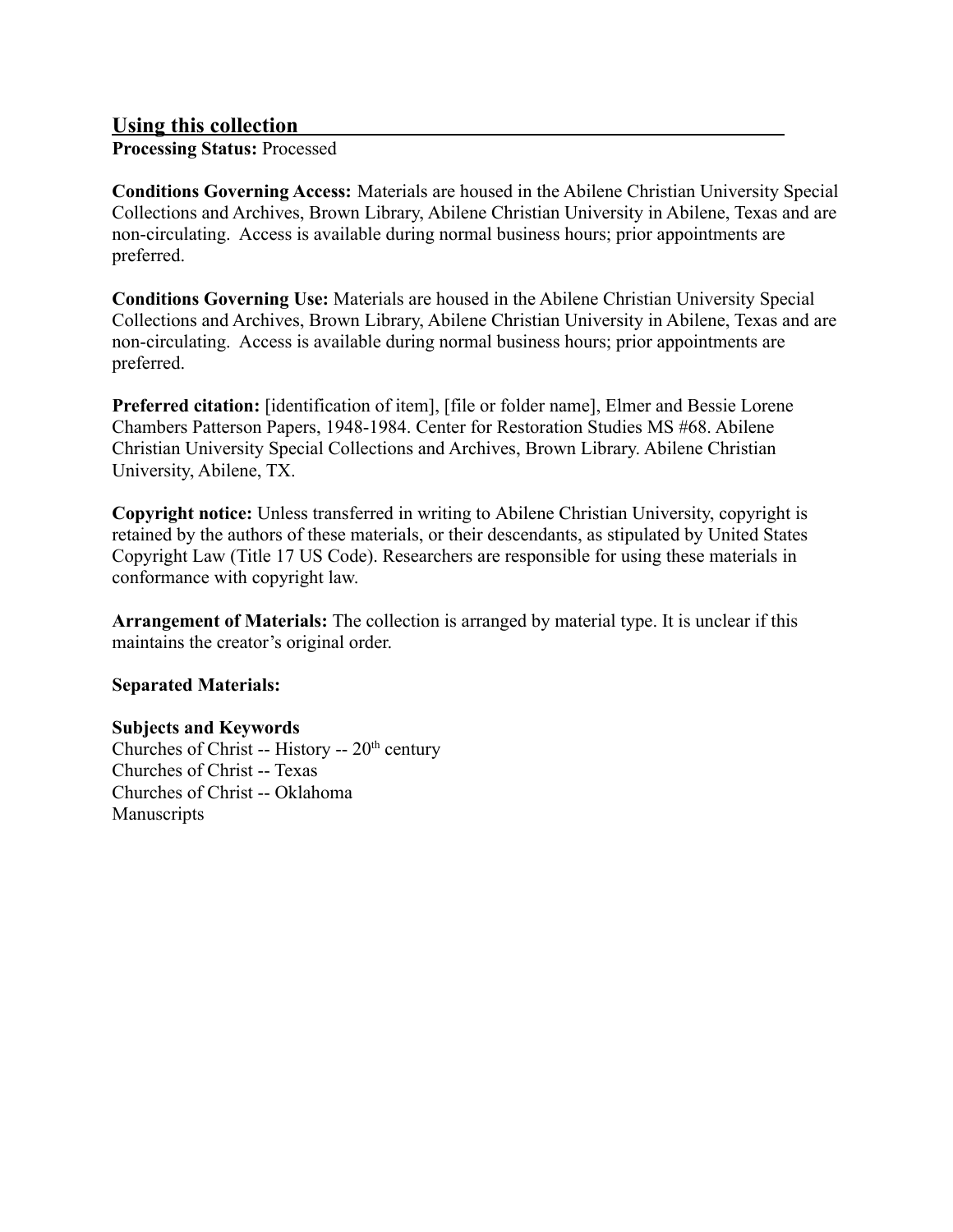# **Inventory**

#### **Box 1**

[First Folder] Finding Aid [7 Folders of Literary Materials] Pamphlets to Elmer Patterson from Billy Graham Association Bible Correspondence Courses *Monroe Hawley Correspondence Course John Hurt Correspondence Course*

### **Box 2**

[10 folders of Literary Materials]

**Box 3** [6 folders of Literary Materials]

#### **Box 4**

Crosstown Church of Christ Membership Directory [Unknown] Church of Christ in Tulsa, Oklahoma Directory Park Plaza Church of Christ Directory Part 1 Park Plaza Church of Christ Directory Part 2 Central Church of Christ Directories *The Gospel Truth Studies in the Bible*- Lessons 2-29, Lessons 12-30 *The Star* Sermons, Studies, Teaching Tools

#### **Box 5**

Fundamentals of the Faith and Miscellaneous Periodicals Herald of Truth and Other Miscellaneous Periodicals Bible Correspondence- Crosstown Church of Christ Bible Correspondence Bible Correspondence Church of Christ Doctrine, Documents, and Periodicals Church of Christ Documents, Herald of Truth Periodicals, Paper Clippings Key- WBS Collinsville Trial Lessons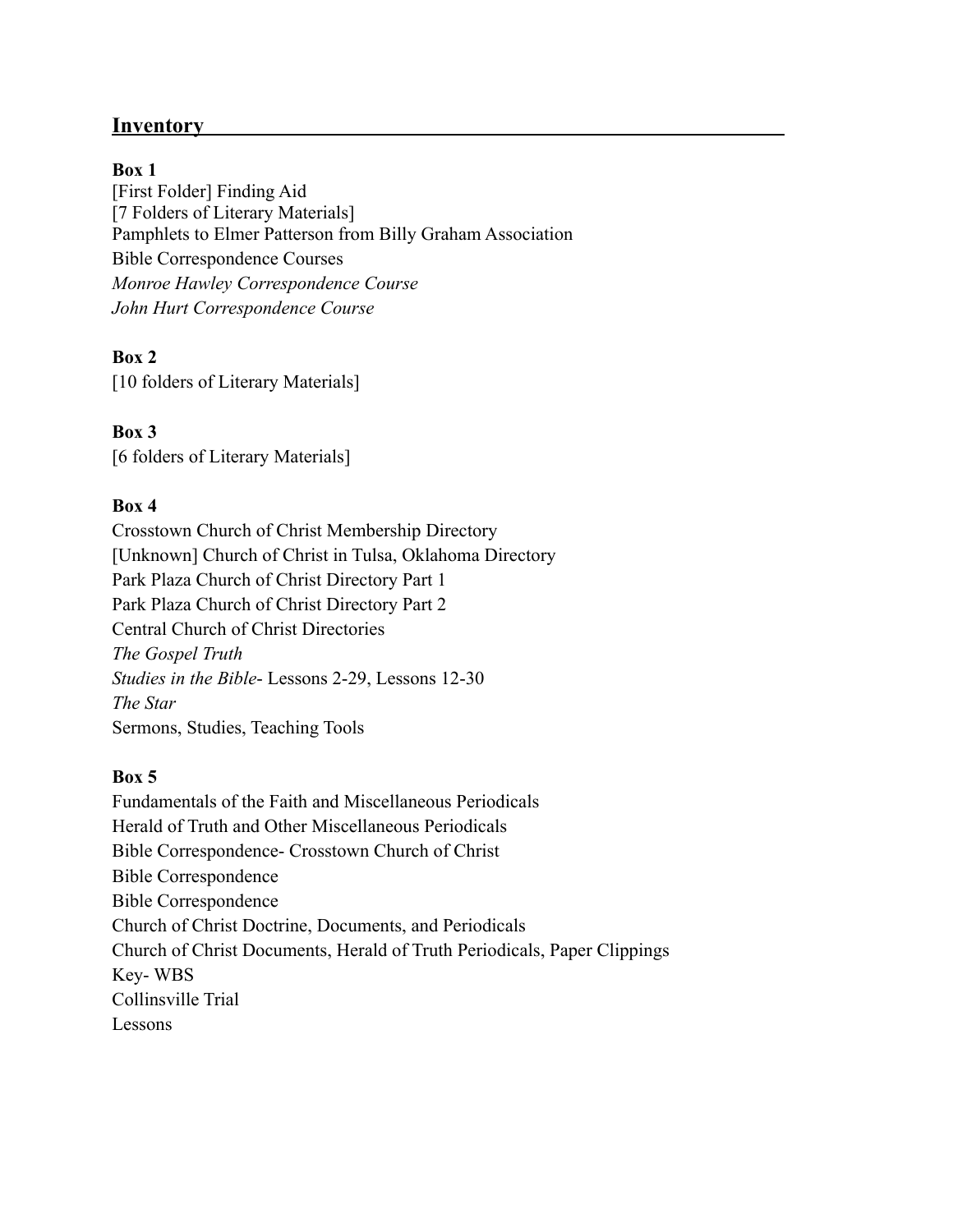#### **Box 6**

Sharpening the Sword #1 Sharpening the Sword #2 For God So Loved the World Studies in the Bible Lessons Understanding the Catholic Faith Studies in the Bible Lessons 1-30 Bible Study Courses- Ivan R. Stewart Studies in the Bible Lessons 2-18 Bible Course- Ivan R. Stewart Church of Christ Documents Church of Christ Bulletins The Star and Miscellaneous A Higher Plane- A Study for Christian Women

#### **Box 7**

[Lubbock Christian College] [Abilene Christian College] [Miscellaneous Church Documents] Church of Christ Documents Catholic Information Service #1 Catholic Information Service #2 Catholic Information Service #3 Catholic Information Service #4 Catholic Information Service #5 Catholic Information Service #6 [Gospel Teachers Publications] [Church Alive Adult Teacher's Manual] [Families Are For Loving!] [God Made] [Good News Publications Precious Encounter by Marvin Pegg] [Journey Through the Bible Teacher's Manual/Resource Kit] [For This Cause by Stanley E. Sayers] The Gospel Truth February 1978 15th and Delaware Church of Christ Directory The Crosstown Church of Christ Directory Tulsa Soulwinning Workshop Wright Christian Academy Linda Mathews Inner City: I Sought the Lost and Jesus Found Me March 26, 1999 1998 Oklahoma Christian Lectureship Forum: Church's Ministry to Families Don Hebbard